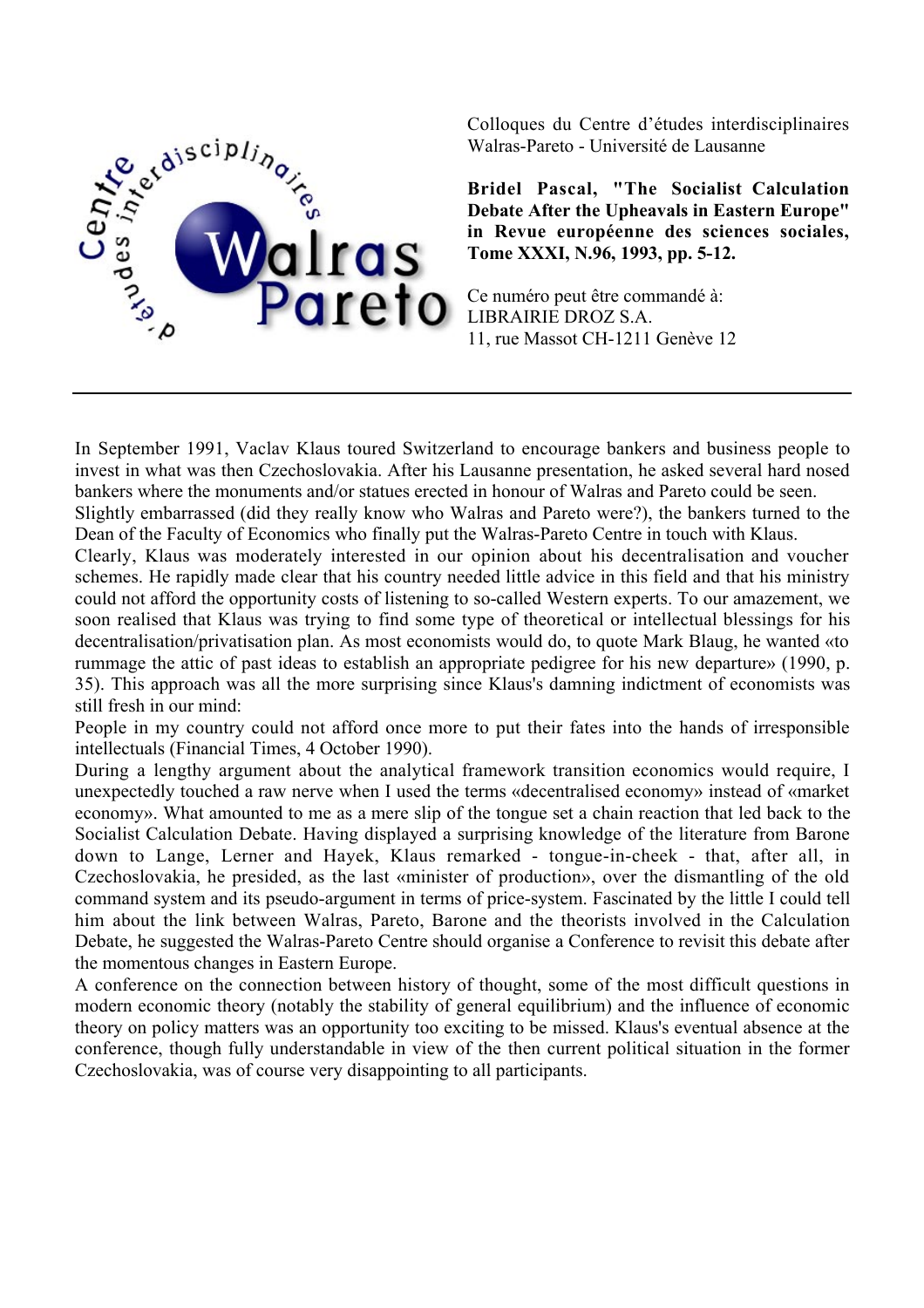At the risk of belabouring what was probably obvious to all participants, this four-part introduction offers a brief summary of the logic followed in putting together the various contributions presented on 11-12 December 1992 and published in the present book.

## **I**.

The ostensible subject of the Socialist Calculation Debate was whether it was possible for a real economy to operate efficiently without free markets and without private ownership of capital and land. From the outset - i.e. from Pareto's and Barone's contributions- the theoretical benchmark was to be a Walrasian general equilibrium model in which the central planning board played the part of the auctioneer.

The way this standard account of the Calculation Debate is usually presented can be illustrated with a quote from a recent survey article entitled «The Millions of Equations Debate: Seventy Years after Barone». In their survey, the authors try «to establish continuity from Barone to contemporary mainstream economics» (Dore, M.H.I. and Kaser, M.C.,1984, p. 30), Austrian economists being of course included. Most post-War research on market socialism is also shown to be part of exactly the same neo-classical tradition.

At the risk of hurting some Austrian feelings, and despite strenuous efforts by Mises, Hayek and Robbins in the 'forties and despite the current revival of the Austrian challenge, the majority of the profession remains today practically unanimous in favour of such an interpretation of the Calculation Debate. Like it or not, the Austrian's calculation argument never managed to win the decisive battle against both market socialists and mainstream economists. Re-reading the contributions to the Calculation Debate in the light of modern economic theory, one realises however that neoclassical economists side-stepped most of the issues raised by the Austrians. Yet, it does not mean that the Austrians convincingly argued for the superiority of unrestrained markets.

Briefly, the Calculation Debate was seen by Market Socialists as well as by mainstream neo-classical economists as a contest within the same theoretical paradigm; the Austrian tradition considers this debate as a contest of mutually excluding theoretical models.

By the end of the 'thirties, the broad outline of the neo-classical theory of market socialism was complete. Consumer goods were priced in genuine markets, state owned resource prices were determined by a central planning board through a trial and error process and managers of both firms and industries were told to produce where the marginal cost of output equals the price of the product produced and the price of any resource employed equals the marginal contribution of that resource to output.

It is worth emphasising that the most articulate of the Socialist economists, Oskar Lange, believed that this trial and error process could replicate the actual market process by which prices are formed in real markets; with the central planning board playing the part of the auctioneer. While Barone (as well Pareto) had clearly denied the possibility of applying Walras's equations to provide an efficient solution to a problem of central economic planning, Lange adopted what Ingrao and Israel call the «normative» viewpoint of Walras's tâtonnement process. Paradoxically, at the same time Hicks and above all Samuelson were starting the so-called «axiomatic» approach with the first stability theorem.

In other words, Lange and the Socialists won the argument at the end of the 'thirties by using a version of Walras's general equilibrium already rejected by the leading proponents of this theory. This is all the more surprising when one keeps in mind the crucial part played by the Cowles Commission (including of course Lange) in founding mathematical economics and an internally coherent general equilibrium without losing one's way in the maze of problems concerning the relationship between theory and empirical reality of the markets. At the beginning of the century, Walras himself had already come to a similar conclusion: his analysis of tâtonnment could not really provide insights about real-world adjustments.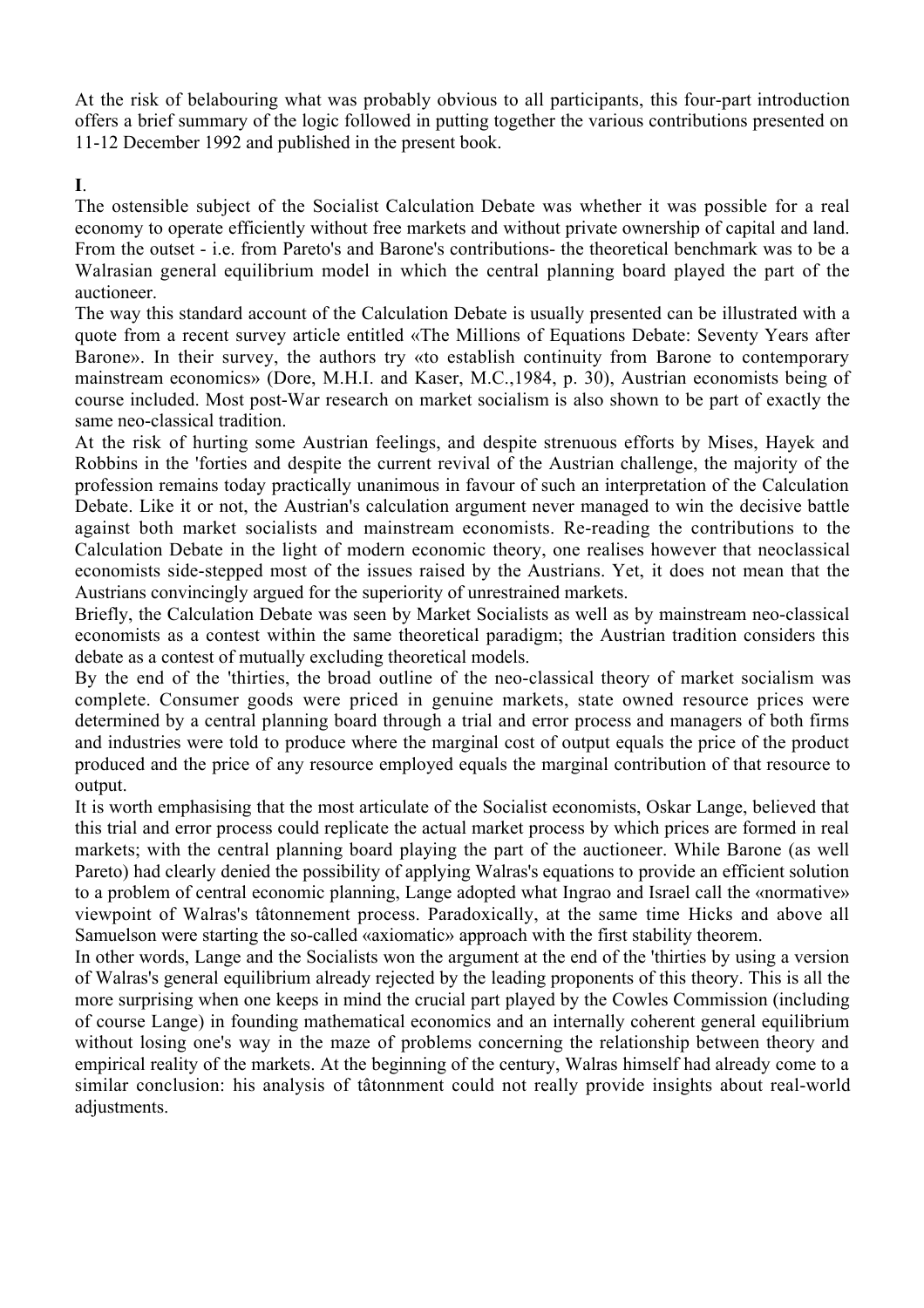The first four papers each revisit a particular aspect of the Socialist Calculation Debate. Joseph Persky examines the various definitions of consumer sovereignty used by Lange, Hutt and the Austrians during the 'thirties. Jérôme Maucourant deals with Polany's position on money in the Calculation Debate. Franco Donzelli offers a stimulating discussion of Hayek's dramatic change of mind about the notion of equilibrium and the nature of general equilibrium during the same period. Raimondo Cubeddu and Alberto Vannucci contribute a comparative survey of the Austrian philosophical and economic critique of socialism.

## **II.**

The next set of contributions ventures into perilous waters indeed. Their authors try to argue whether modern neo-classical economics, and its central general equilibrium plank, can provide an analytical framework for a theory of economic transition in today's Eastern Europe. In fact, they ask questions similar to those addressed to neo-classical economists during the Calculation Debate.

One of the most striking features of the post-war development in economic theory is the extraordinary blossoming of the Walrasian general economic research programme. The modest success of alternative lines of research having adopted a more realistic methodology is always puzzling. Consider the new Austrian approach built on the stepping-stones laid down during the Calculation Debate. Hayek's path breaking 1948 papers on information were delving deep into the understanding of market mechanisms. In fact, many of Hayek's insights were several orders more profound and realistic than those of his neoclassical critics. Were economic theory aimed at writing one definitive paper on the nature of marketmechanisms, Hayek would certainly win the contest not only over Walras but also over Arrow, Debreu, Hahn et al. Yet, if the game is about promoting a research programme, mainstream economics is clearly the winner. After nearly half a century, the neo-Austrian research programme has hardly progressed against Hayek's contribution. In sharp contrast, the neo-Walrasian programme, by focusing on existence theorems and by carefully side-stepping price-formation - i.e. by favouring internal tractability over realism - has buttressed extraordinary conceptual progress.

Modesty is however the price to be paid for adopting such a programme. Neo-Walrasian economists and above all, general equilibrium economists, should admit and have admitted that, as far as the understanding of market-process is concerned, not much, if anything, is to be expected from their research programme. We are all familiar with the idea that the fictitious economy this type of theory is scrutinising cannot, and should not be seen as a reduction of real-world market economies. Existence, uniqueness and stability make up today the same invariant core of the theory as they used to a century ago and as they did during the Socialist Calculation Debate. Regarding the existence of equilibrium, the situation is quite satisfactory. The question of uniqueness is less clearly settled while a much firmer agreement has been reached on the implication of the results concerning global stability: these results are unquestionably negative. Among the most lucid general equilibrium theorists, Hahn is ready to face up to the worst consequences of this lack of results on price adjustment processes: «It may be that in some intrinsic sense such a theory is impossible» (Hahn, 1982, p. 747).

Where than do we go from here? What should we do with a research programme the theoretical conclusions of which cannot be transposed into policy recommendations? Even worse, what should we do with a research programme the dynamic market process components of which have been found seriously wanting if not totally lacking?

During the Socialist controversy, Lange considered that his trial-and-error process was an operational version of the neo-classical stability analysis of the tatonnment type. It was precisely because the market-socialists took over this part of Walras's theory that most neo-classical economists were convinced that the main conclusions of market economies could be reproduced in a centrally directed economy . In even simpler words, by apparently giving a solid theoretical answer to what the Austrians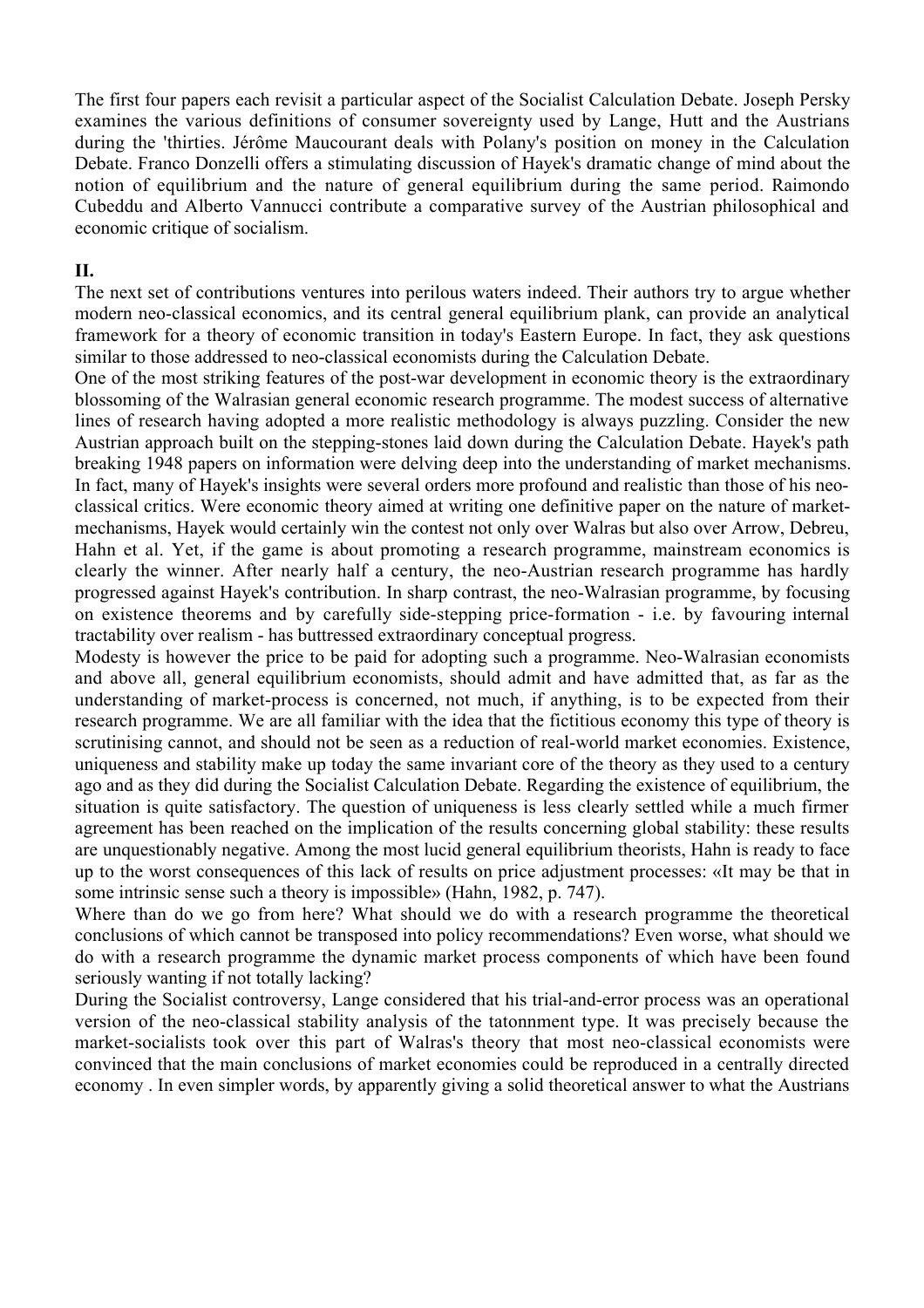considered as the insurmountable practical difficulties involved in calculating equilibrium prices, Lange et al. won the day against Mises, Hayek and Robbins.

Fifty years later, in the midst of a decentralisation process on a massive scale, we know now that this is no longer possible. If, again, the theory of such a market adjustment process is «intrinsically impossible», how do we expect to explain the superiority of market economies in order, if not to ease, at least to understand the issues which arose from the transition period experienced in Eastern European countries? Indeed, according to an old methodological motto, what is not explained is not understood. To quote again from Hahn:

The failure of command economies and the comparative success of many market economies have evident lessons. But they will not be understood unless the bounded possibilities of market economies are understood... the failure of command economies is not evidence for unblemished market economies. We must learn to think of these issues with a cool head, a sober eye, and no faith (1992, p. 18).

Three papers examine various aspects of the relevance-irrelevance of mainstream economics to transition economics in Eastern Europe. Alec Nove discusses the pertinence of some basic economic principles but the total irrelevance of the Walrasian paradigm. Peter Wiles argues that in that context a Pareto-optimal isn't optimal and Paul Dembinsky tries to outline the limits of the mainstream approach to transition economics in the light of System Analysis.

## **III.**

If a ritual invocation to modern versions of the invisible hand is clearly not enough to explain the reasons why the real-world markets find so much better solutions to economic problems than would real-world planners, how are we going to underpin economic reforms in Eastern Europe? Recent developments surely tell us that there is room for a more discriminating approach than calls for the simple free market paradigm.

Clearly, the superiority of market economies cannot be properly explained without calling to help other parts of the complex reality of the markets - in particular the difficult question of the institutions (and maybe the agent's ethical behaviour) necessary for a market economy 'to deliver the goods'. Eastern European governments are beginning to realise that 'simply' creating markets on the ruins of planning is not enough for a successful reform. In some of these countries, an utopian vision of the 'markets' has unfortunately replaced the utopia of central planning.

The remaining papers help dash some of the hopes pinned on an indiscriminate use of standard neoclassical economic theory. They also warn us against using in our own countries the simplistic model started by Walras and Pareto; and worst of all to use its results as a normative basis to convince starryeyed Eastern Europeans that textbooks have all the answers on transition economics.

Three papers seriously tackle the idea that there is no room left in Eastern Europe for Government intervention; that << full privatisation >> is the only answer to every question. Cockshott and Cottrell argue that the Socialist Calculation Debate is not over and that there exists alternative planning methods. John Roemer compares the welfare consequences of straight privatisation with a more «limited privatisation» model in which traders are not allowed to exchange coupons for money. Thomas Weisskopf also questions the view that a market socialist «third way» is no longer available to Eastern European countries.

Finally, two papers examine particular aspects of the current transition process. Enrico Colombatto discusses the link between the exchange-rate regime and repressed inflation when structural changes occur and Alberto Chilosi examines alternative privatisation schemes from the vantage point of the relationship between property structure, financial markets and economic performance.

**IV.**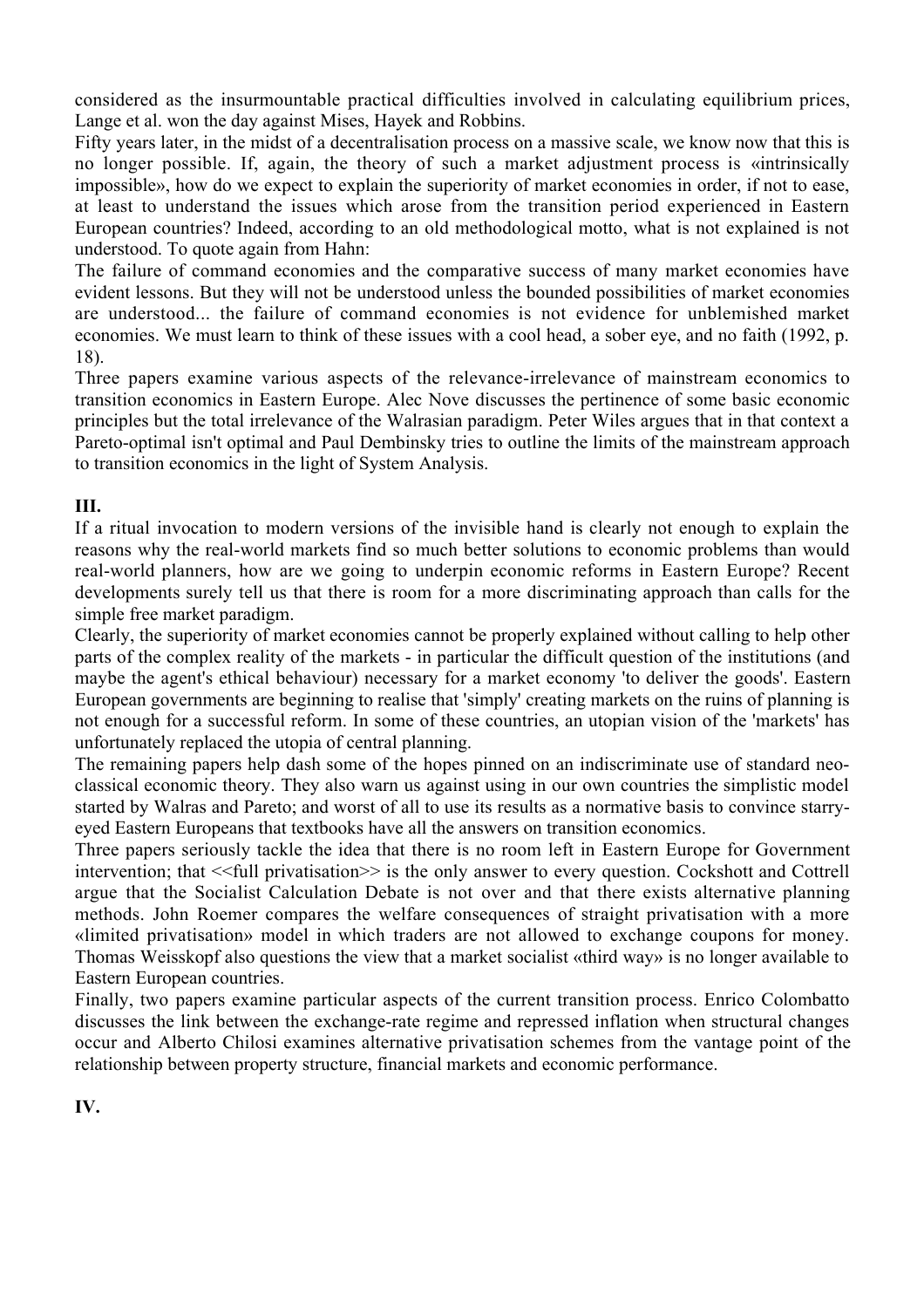Even if this introduction has displayed more than a dash of scepticism about existing formal economic theory, I would like to make clear that I am definitely not anti-theory. Quite the opposite. I think we suffer from too little, not too much theory. The general equilibrium theory initiated just over a century ago in this university is undoubtedly a major intellectual achievement. The central question rests of course with the use we are making of its conclusions, particularly in Eastern Europe. At that juncture, I can do no better than referring to Pareto - very often considered as the patron saint of mainstream neoclassical economists. Three quotations of his should easily dispel such an interpretation. In particular, these excerpts reveal a pure theorist whose insights on the connections between theory and realities were several orders more profound than those of most of his contemporary epigones.

In 1909, in a highly original discussion in which he laid the main stepping-stones used later on by Barone, Pareto is clear about the so-called «millions of equations» argument in both market and centralised economies:

We should also remark that this determination [of equilibrium prices] is in no way meant to consider the unbelievable large number of equations needed for a population of forty millions and a few thousands goods; ... mathematics would no longer come to the rescue of economic theory; clearly, economic theory would have to come to the rescue of mathematics... (1909, p. 234).

So much for this age-old «millions-of-equations» argument. Pareto is clearly more Hayekian than Paretian. In his 1897 Cours, Pareto offers some scathing remarks on economists (already!) considering the «real world» to be permanently homothetic with a situation of a maximum of ophelimity, i.e. with a Pareto optimum:

... the optimism... (which) considers that concrete phenomena are always and every where identical with the situations defined by a maximum of utility... ends up by looking like Dr Panglos's (1897, 11, p. 42).

Eventually, anticipating in 1909 one of the main weaknesses of modern economic analysis, Pareto, while defending mathematical economic theory, warns his fellow-economists against any normative use of its simplistic conclusions:

The economist... who supports an economic law by taking into consideration its economic consequences only is certainly not too much of a theorist; he is not enough of a theorist because he does not take into account other theories that should be connected with his to be able to pass a judgement on [a] practical case... It would not be very reasonable to pretend to solve economic problems by the sole use of pure economics (1909, pp. 20 and 248).

Pareto ends up by calling in a quasi-Smithian fashion for a tight co-ordination between the various social machines, between the homo oeconomicus, the homo religiosus, the homo ethicus, etc. Very modern indeed.

The current search for transition economics is probably today one of the best opportunities to follow Pareto's advice. To be efficient, market forces must be embedded in supportive (and constraining) social, organisational, institutional and ethical frameworks. Indeed, and to quote Sen, «it is precisely the narrowing of the broad Smithian view of human beings, in modern economies, that can be seen as one of the major deficiencies of contemporary economic theory» (1987, p. 28).

\*This Conference depended on several people and institutions for its success. A generous financial support to run it came from the University of Lausanne. Without the hospitality of the Revue européenne des sciences sociales edited by Giovanni Busino the publication of this volume would not have been possible. The labours of the editor-organiser were eased by Patrick Zweifel. Special thanks are also due to Francoise Bruttin and Pascal Fracheboud for preparing the various manuscripts for the printer.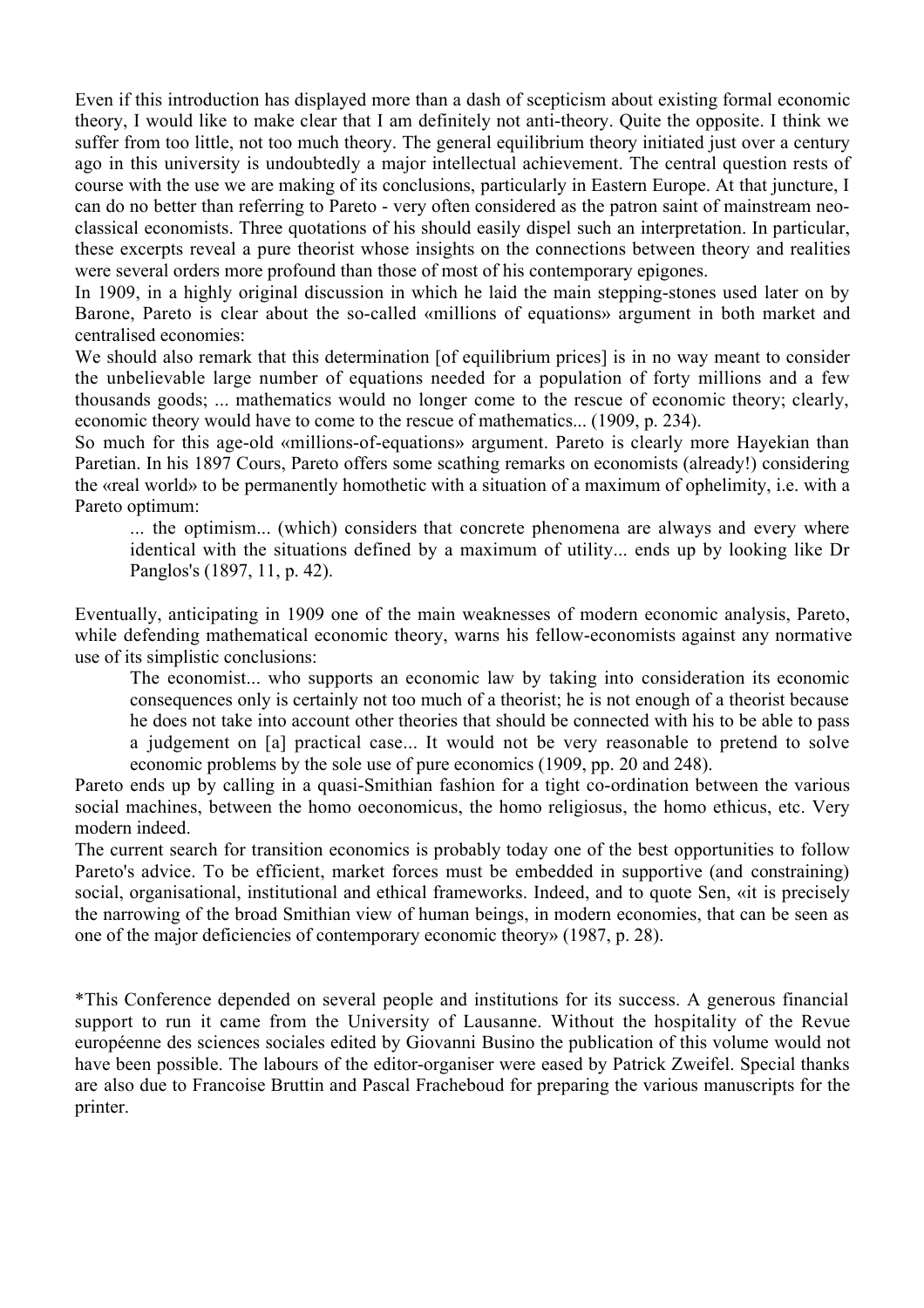Finally, it is the editor's very pleasant duty to record here his indebtedness to all the contributors for their encouragement, kind co-operation and friendship.

*Centre d'études interdisciplinaires Walras-Pareto Université de Lausanne*